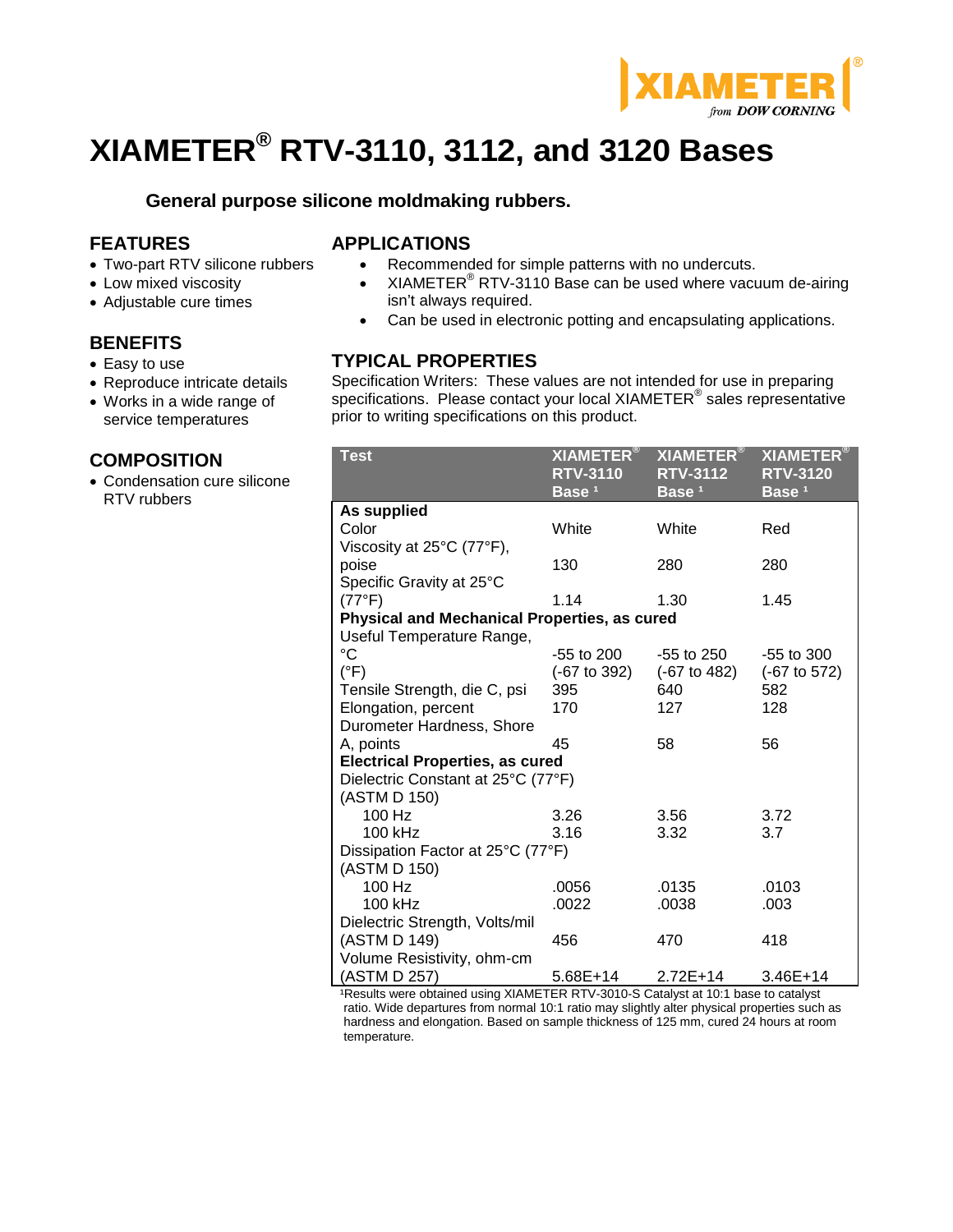| <b>Catalyst</b>                         | Color       | <b>Consistency</b> | Demold Time <sup>1</sup>   | <b>Cure Conditions</b>   |
|-----------------------------------------|-------------|--------------------|----------------------------|--------------------------|
| Dow Corning <sup>®</sup> 4 (Fast rate,  |             |                    |                            | Room temperature - any   |
| 200;1 ratio, no corrosion<br>inhibitor) | Clear straw | Liquid             | 10 minutes $-2\frac{1}{2}$ | thickness or in confined |
|                                         |             |                    | hours                      | places                   |
| XIAMETER <sup>®</sup> RTV-3000 F        |             |                    |                            | Room temperature $-$ any |
| (Fast rate, 20:1 ratio,                 | Light tan   | Paste              | 25 minutes $-2$ hours      | thickness or in confined |
| corrosion inhibitor)                    |             |                    |                            | spaces                   |
| XIAMETER <sup>®</sup> RTV-3010-S        |             |                    |                            | Room temperature – any   |
| Catalyst (10:1 ratio,                   | Light blue  | Paste              | 7-12 hours                 | thickness or in confined |
| corrosion inhibitor)                    |             |                    |                            | spaces                   |

1Demold time varies based on the *Dow Corning* RTV base used with the catalyst.

## **DESCRIPTION**

XIAMETER® RTV-3100 Series are pourable rubber bases that become firm, flexible silicone rubber when cured. There is a choice of three catalysts to select from in order to tailor your working times and cure rates. XIAMETER RTV-3100 Series:

- Is easily mixed and poured
- Cures at room temperature in any thickness
- Gives accurate reproduction of masters for moldmaking
- Provides a wide service temperature range.

#### **Catalysts**

A common catalyst concentration is 10:1 base to catalyst by weight, which assures more accurate measuring and mixing of catalyst. Varying the catalyst concentration will change the curing rate as indicated on Table I. Decreasing the catalyst level will slow the cure and give longer working and demold times. Keep all catalyst containers tightly closed when not in use.

Note: A 10:1 mixing ratio is not recommended for *Dow Corning* 4 Catalyst or XIAMETER RTV-3000 F Catalyst. Do not use

XIAMETER® RTV-3010-S Catalyst or XIAMETER RTV-3000 F Catalyst when molding polyesters because the polyester can be inhibited. *Dow Corning* 4 Catalyst is recommended for polyester molds.

# **HOW TO USE**

**Substrate Penetration** The surface of the original should be clean and free of loose material. If necessary, and in particular with porous substrates, use a suitable release agent such as petroleum jelly or soap solution.

#### **Mixing**

Thoroughly stir XIAMETER RTV-3100 Series bases before using, as filler separation may occur upon prolonged standing. Weigh the base and appropriate catalyst into a clean container, mix together until the catalyst is completely dispersed in the base. Hand or mechanical mixing can be used, but do not mix for an extended period of time or allow the temperature to exceed 35°C (95°F).

With the exception of XIAMETER RTV-3110 Base, it is strongly recommended that entrapped air be removed in a vacuum chamber, allowing the mix to completely expand and then collapse. A vacuum of at

least 28 inches of mercury should be held until most bubbling has ceased. After an additional 1-2 minutes under vacuum, the mix should be inspected and if free of air bubbles, can then be used. A volume increase of 3-5 times will occur on vacuum de-airing the mixtures, so a suitably large container should be chosen.

Caution: Prolonged vacuum will remove volatile components from the mix and may result in poor thick section and nontypical properties.

Air entrapment can be minimized by mixing a small quantity of base and catalyst, then using a brush, painting the original with a thin layer. Leave at room temperature until the surface is bubble free and the layer has begun to cure. Mix a further quantity of base and catalyst and proceed as follows to produce a final mold.

#### **Pouring the mixture and curing**

Pour the mixed base and catalyst as soon as possible onto the original, avoiding air entrapment. The catalyzed material will cure to a flexible rubber and the mold can then be removed (see table of typical properties for details). If the working temperature is significantly lower than 23ºC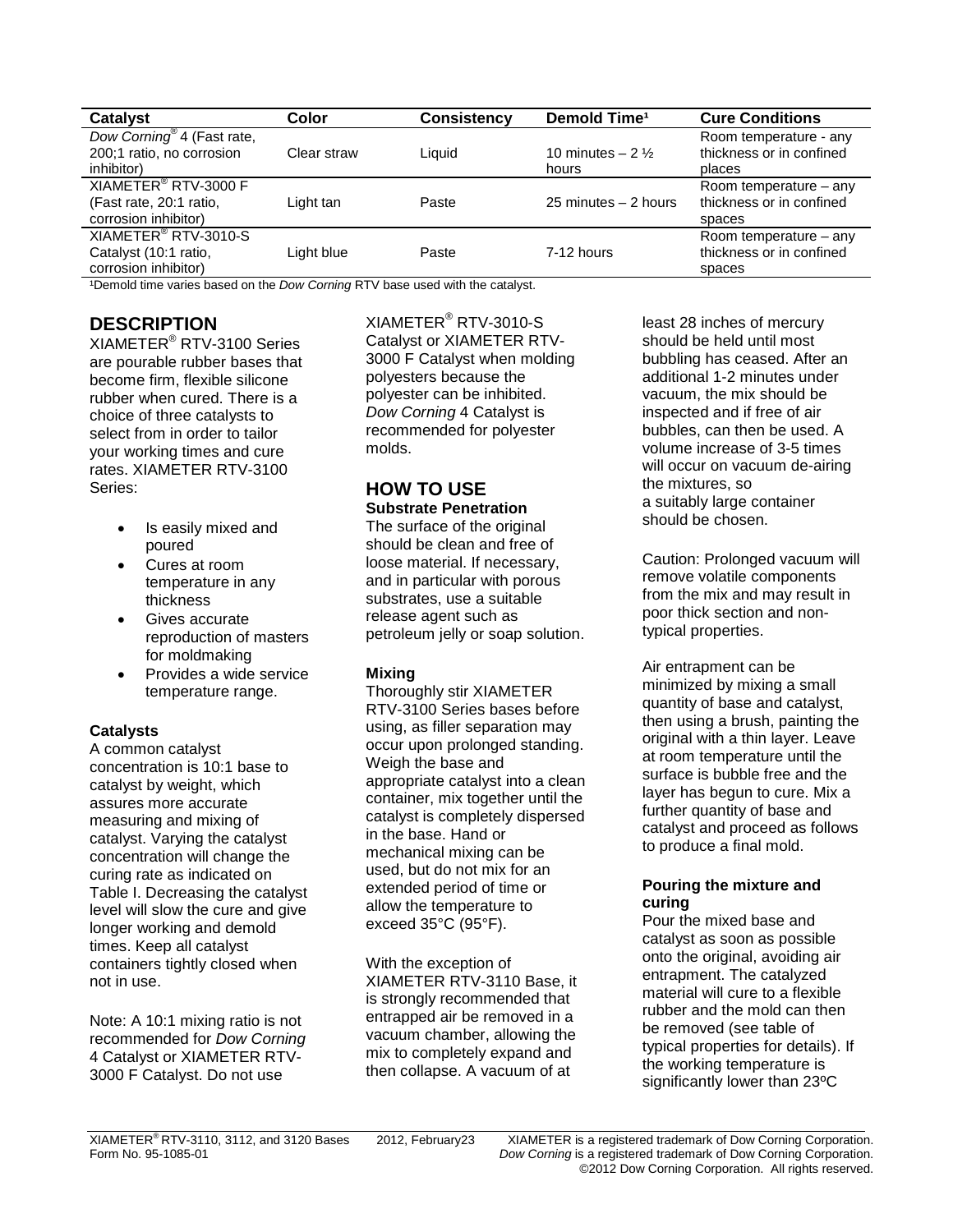#### **Table I: Base/Catalyst Ratios,Working Times and Demold Times**

|                               | <b>Base/Catalyst</b><br><b>Mixing Ratio by</b><br>Weight | Approximate<br><b>Working Time</b> | <b>Approximate Demold</b><br><b>Time</b> |
|-------------------------------|----------------------------------------------------------|------------------------------------|------------------------------------------|
| XIAMETER RTV-3110 Base        |                                                          |                                    |                                          |
| XIAMETER RTV-3010-S Catalyst  | 5:1                                                      | 1 hour                             | 5 hours                                  |
|                               | 10:1                                                     | 2 hours                            | 7 hours                                  |
|                               | 20:1                                                     | 3 hours                            | 12 hours                                 |
| XIAMETER RTV-3000 F Catalyst  | 10:1                                                     | 10 minutes                         | 27 minutes                               |
|                               | 20:1                                                     | 40 minutes                         | 80 minutes                               |
| <b>Dow Corning 4 Catalyst</b> | 100:1                                                    | 3 minutes                          | 10 minutes                               |
|                               | 200:1                                                    | 5 minutes                          | 20 minutes                               |
|                               | 400:1                                                    | 20 minutes                         | 2 hours                                  |
|                               |                                                          |                                    |                                          |
| <b>XIAMETER RTV-3112 Base</b> |                                                          |                                    |                                          |
| XIAMETER RTV-3010-S Catalyst  | 5:1                                                      | 30 minutes                         | 6 hours                                  |
|                               | 10:1                                                     | 1 hour                             | 8 hours                                  |
|                               | 20:1                                                     | 2 hours                            | 12 hours                                 |
| XIAMETER RTV-3000 F Catalyst  | 10:1                                                     | 12 minutes                         | 37 minutes                               |
|                               | 20:1                                                     | 28 minutes                         | 100 minutes                              |
| <b>Dow Corning 4 Catalyst</b> | 100:1                                                    | 2 minutes                          | 10 minutes                               |
|                               | 200:1                                                    | 5 minutes                          | 20 minutes                               |
|                               | 400:1                                                    | 15 minutes                         | 1% hours                                 |
|                               |                                                          |                                    |                                          |
| <b>XIAMETER RTV-3120 Base</b> |                                                          |                                    |                                          |
| XIAMETER RTV-3010-S Catalyst  | 5:1                                                      | 30 minutes                         | 6 hours                                  |
|                               | 10:1                                                     | 1 hour                             | 8 hours                                  |
|                               | 20:1                                                     | 2 hours                            | 12 hours                                 |
| XIAMETER RTV-3000 F Catalyst  | 10:1                                                     | 8 minutes                          | 25 minutes                               |
|                               | 20:1                                                     | 25 minutes                         | 1 <sup>1/2</sup> hours                   |
| <b>Dow Corning 4 Catalyst</b> | 100:1                                                    | 2 minutes                          | 10 minutes                               |
|                               | 200:1                                                    | 5 minutes                          | 30 minutes                               |
|                               | 400:1                                                    | 15 minutes                         | 2 <sup>1/2</sup> hours                   |

(73.4ºF), the cure time will be longer. If the room temperature or humidity is very high, the working time of the catalyzed mixture will be reduced. The final mechanical properties will be reached within 7 days.

#### **Deep-Section Cure**

XIAMETER RTV-3100 Series may depolymerize when overheated in total confinement. To minimize this effect, electrical pottings which must operate in total confinement at elevated temperatures must be given a graduated post cure which allows volatiles to escape. During the graduated post cure, the temperature should be increased approximately 25°C (77°F) per hour depending upon thickness of the potted

section. A final bake of two to four hours at a temperature 50°C (122°F) degrees above the maximum operating temperature of the device is recommended.

#### **Use at High Temperatures**

Some molds produced from condensation cure silicone rubbers can degrade when exposed to temperatures above 150ºC (302ºF) over a period of time or when totally confined in storage at high ambient temperatures. This can result in softening and loss of elastic properties.

#### **Electronic applications**

XIAMETER RTV-3100 Series can be used in electronic applications using the RTV-3010-S or RTV-3000 F

catalysts. The cured rubbers exhibit good dielectric properties.

In potting with XIAMETER RTV-3100 Series, the part or assembly to be packaged is placed in a form with clearance at all points when sealing is necessary. This form may be made of paper, aluminum foil, metal or plastic. A release agent may be used to aid in demolding.

When printed circuit boards and similar assemblies are to be dip coated, select the viscosity grade that will give the desired coating thickness. To apply XIAMETER RTV-3100 Series as a conformal coating, immerse parts in the catalyzed compound, withdraw them